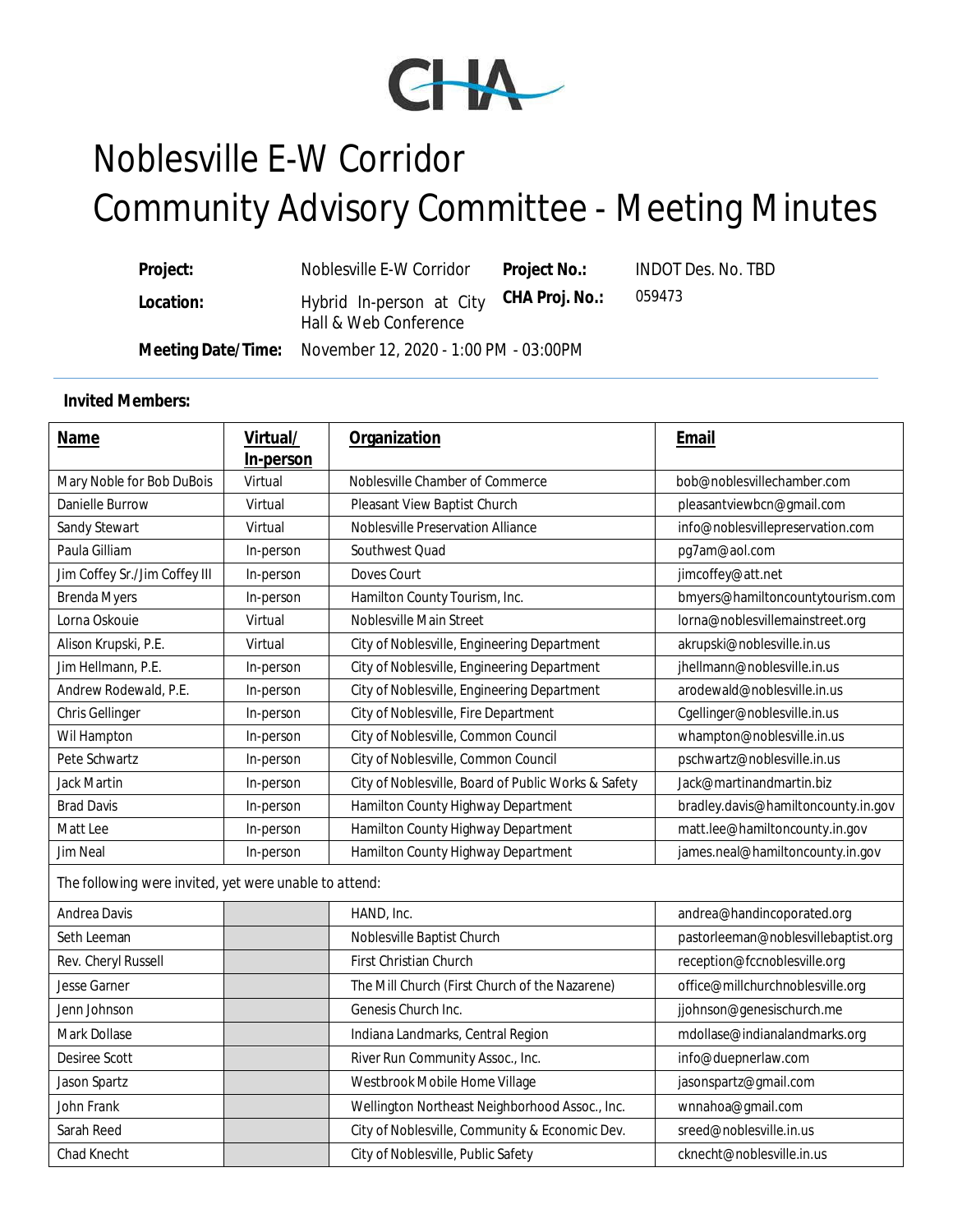| John Mann            | City of Noblesville, Police Department               | jmann@noblesville.in.us         |
|----------------------|------------------------------------------------------|---------------------------------|
| Marnie Cooke         | Noblesville Schools, Marketing & Communications      | marnie_cooke@nobl.k12.in.us     |
| Dr. David Mundy      | Noblesville Schools, Associate Superintendent        | dave_mundy@nobl.k12.in.us       |
| Dr. Heather Hendrich | Noblesville Schools, Director of Safety and Security | heather_hendrich@nobl.k12.in.us |
| Brian Zachery        | Noblesville Schools, Director of Transportation      | brian_zachery@nobl.k12.in.us    |

## **Observers:**

| <b>Name</b>                                            | Virtual/  | Organization                        | <u>Email</u>                        |
|--------------------------------------------------------|-----------|-------------------------------------|-------------------------------------|
|                                                        | In-person |                                     |                                     |
| Jay Merrell                                            | In-person | <b>IDI Composites</b>               | jmerrell@idicomposites.com          |
| Luke Kenley                                            | In-person | South-side Noblesville Businessman  | n/a                                 |
| The following were invited, yet were unable to attend: |           |                                     |                                     |
| Bill & Debbie Jamison                                  |           | Southwest Quad - observer (call in) | minitonasbill@gmail.com             |
| Mike Corbett                                           |           | Southwest Quad                      | mcorbett@hamiltoncountybusiness.com |

## **Project Team:**

| Name                   | Virtual/<br>In-person | Organization                      | Email                         |
|------------------------|-----------------------|-----------------------------------|-------------------------------|
| Robert Winebrinner     | In-person             | CHA Consulting, Inc.              | rwinebrinner@chacompanies.com |
| Trevor Wieseke         | In-person             | CHA Consulting, Inc.              | twieseke@chacompanies.com     |
| Mike Maurovich, P.E.   | In-person             | American Structurepoint, Inc.     | MMaurovich@structurepoint.com |
| Tanner McKinney, P.E.  | In-person             | American Structurepoint, Inc.     | TMcKinney@structurepoint.com  |
| Jennifer Beck          | Virtual               | <b>INDOT, Greenfield District</b> | JBeck@indot.IN.gov            |
| Linda Weintraut, Ph.D. | Virtual               | Weintraut & Associates, Inc.      | linda@weintrautinc.com        |
| Matt Brown, P.E.       | Virtual               | A&F Engineering                   | mbrown@af-eng.com             |
| Brandon Arnold, P.E.   | Virtual               | USI Consultants, Inc.             | barnold@usiconsultants.com    |

- Agenda Item 1 Welcome Back and Re-introductions
- American Structurepoint, Inc. (Structurepoint), acting as the meeting Moderator, started the meeting with introductions through roll call by organization/member.
	- o Invited parties not in attendance are listed above.
- Structurepoint explained the purpose of the meeting and the role of the Community Advisory Committee (CAC) in the context of the project development process.
	- o The meeting guidelines were announced, which included recognition of invited CAC members, project team, and observers. The Moderator explained the reasoning with a select group of representatives and how limiting responses would help to keep the meeting on track.
	- o The purpose of the CAC meeting is for the project team to gather input from leaders of organizations within the community, and for those leaders to inform and update their membership.
- Agenda Item 2 Selection of the Preferred Alternative
- CHA Consulting, Inc. (CHA) then began by explaining the purpose of an Alternatives Screening Memo and Alternatives Screening Matrix. The Screening Matrix and documentation in the Screening Memo is used to document the efforts to compare and contrast the considered corridors and screen out those alternatives that do not meet the purpose and need. The Screening also aids in determining which alternative presents the least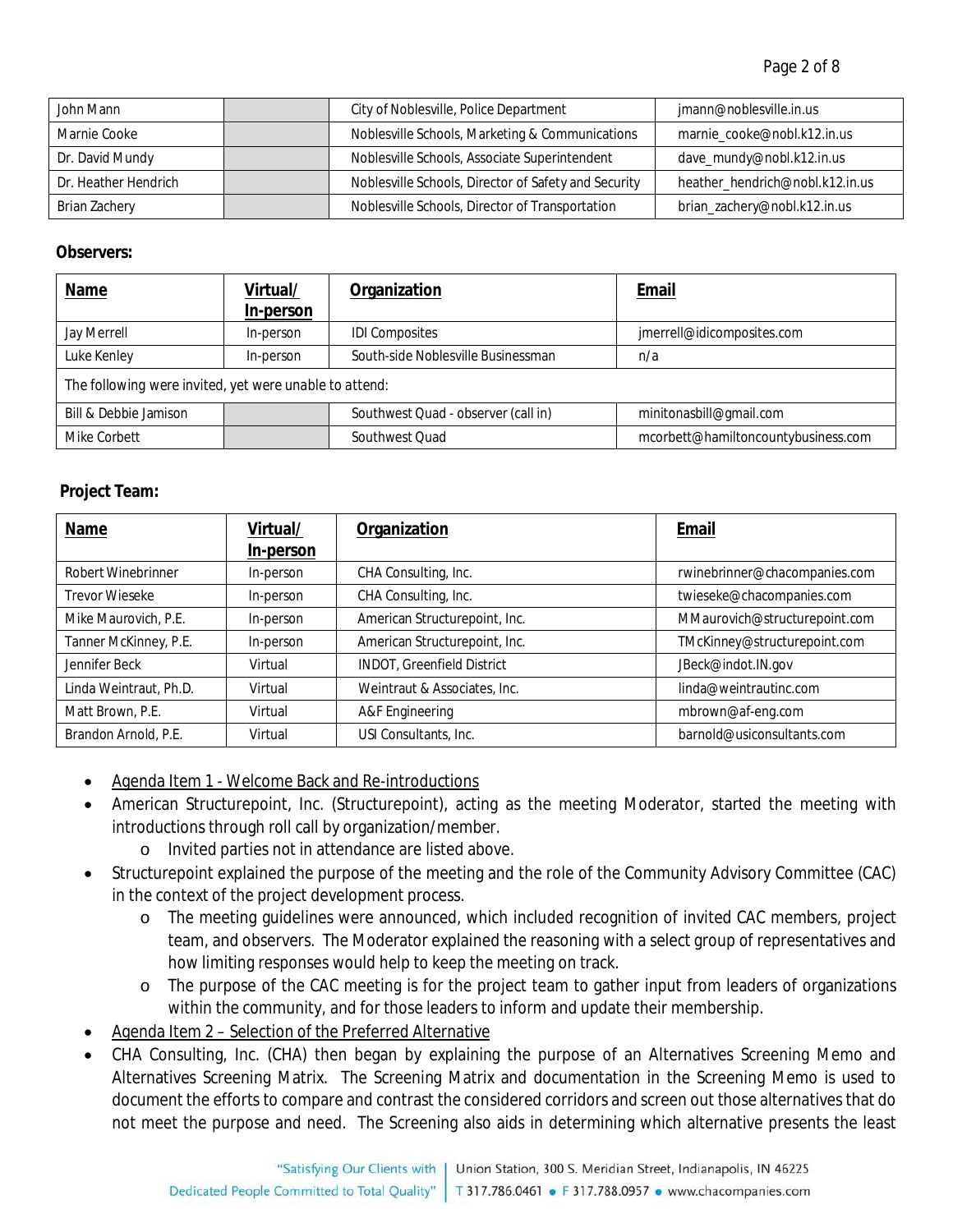environmental impact. The results of the screening are examined to determine whether a Preferred Alternative should be selected for further, detailed investigation.

- o CHA pointed out the Matrix in Appendix A of the Memo and the maps in Appendix B. They noted the new map showing the currently considered corridors, as well as the previously considered corridors (marked by red dashed lines). They reiterated that corridors further from downtown provided less traffic reduction and those corridors at 191<sup>st</sup> Street or 161<sup>st</sup> Street provide negligible reductions for Conner Street, which is this project's need.
- o CHA noted the remote data methodology for calculating the estimated impacts for each corridor. The robust data from the state GIS, Geographic Information System, was used to compare environmental impacts across all corridors equally. GIS data is beneficial during conceptual alternatives development, as the data allows the project team and the City to avoid costly investigations of each corridor.
- o CHA explained the Screening Matrix, pointing out the layout of Alternatives in each column and environmental impact categories in each row. CHA then presented a few examples of the impacts and pointed out that the lowest impact amount in each category is highlighted in the table. Some Alternatives tied for lowest impact and were both highlighted.
- During discussion of the relocation category of impact, Mr. Merrell asked which particular businesses were counted towards the 8 listed for the B alternatives.
	- o CHA noted that the methodology was conceptual and not included in the memo, however, the project design team would follow-up.
- Mr. Merrell also asked about the difference between the B and B1 alternatives, as it pertained to the "Listed Historic Districts Affected" category in the matrix. He specifically asked why the B Alternative was listed as 1 and the B1 was listed as 0.
	- o CHA noted that given the constraints of comparing these corridors conceptually, the design team chose to represent the difference as one and zero. Though there may be impact to the Plum Prairie Historic District by the B1 Alternative, the intent of considering that alternative is to avoid the district and the zero is a representation of that intent. An impact to Plum Prairie Historic District is guaranteed with the B Alternative.
- CHA continued by discussing the 'Engineering Considerations' section of the table, noting that these elements were considered in conjunction with the environmental impacts and were not a major determining factor.
- CHA finished the discussion of the Matrix by pointing out the project Purpose and Need and the determination of significant congestion reduction being determined to be 20% reduction in traffic volumes.
	- o CHA defined the 20% reduction to the attendees as the amount of traffic volume (in average daily traffic or ADT) required to ensure that the future year (2045) would have traffic volumes no greater than currently exist on S.R. 32/Connor Street (approximately 15,000 ADT).
- Ms. Myers asked about the model used to determine the traffic volumes in the future year, specifically how the model projects future volumes. She asked whether specific development was taken into account or whether broader trends in projected economic and population growth were used.
	- Structurepoint responded that the models account for growth using a growth factor that considers the potential for development. Specific developments are not included as they are not known at the time of the study. A higher growth rate was selected for this project than a project in a completely rural area that does not anticipate any development.
- Mr. Hampton inquired about the significance of the 24% traffic volume reduction presented by the B Alternatives and asked whether this is typically the reduction sought on a thoroughfare project.
	- o A&F Engineering provided response on the threshold of 20% on this project and noted that the reduction for a project is dependent on the type of roadway. He noted that more generally a 15-30% reduction in traffic is considered a goal of a project of this type.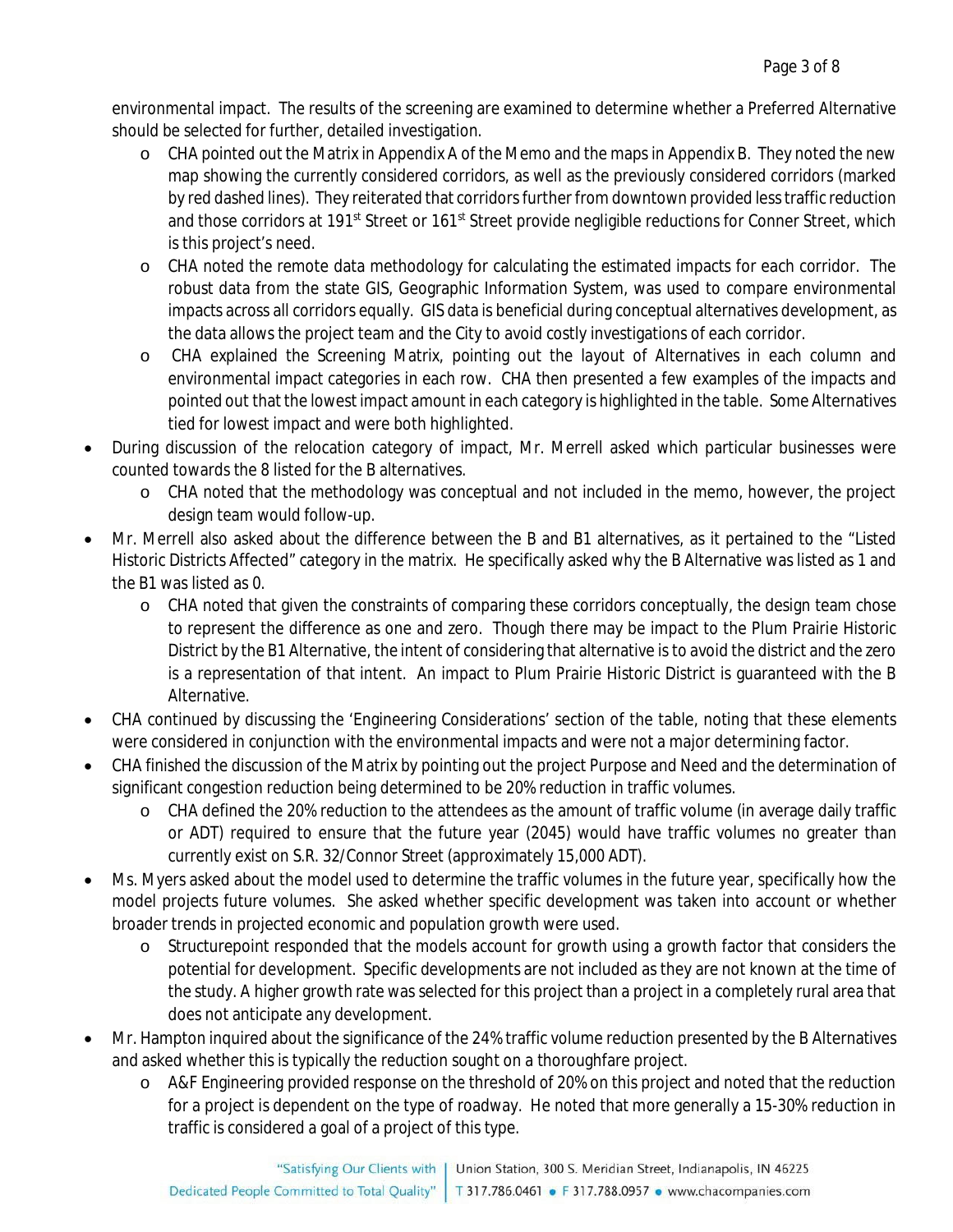- o Mr. Hampton supposed that more detail concerning the B and B1 alternatives may be needed to determine whether the traffic reduction (24%) from the B alternatives justifies the project cost.
- Mr. Merrell continued the discussion about traffic volume reduction by stating that a more thorough cost-benefit analysis would be needed to know whether the 24% reduction was a benefit to the community more broadly.
	- o CHA responded that cost effectiveness figures are available for the project and that the B alternatives do provide the most effective traffic volume reduction per dollar spent. However, CHA noted that a full costbenefit analysis would require a much larger study than is standard for this type of project.
	- o Mr. Merrell concurred with the cost effectiveness of a shorter corridor route, yet he emphasized that the city council should weigh the costs and benefits to the community.
- CHA noted that this project has been considered since 1995 and that the City has made efforts since that time to alleviate traffic congestion downtown. This includes upgrades to the Logan Street bridge, the construction of the 186<sup>th</sup> Street/Field Drive connection from S.R. 37 to S.R. 19, west of the White River, and traffic light and lane marking updates on Conner Street downtown.
- CHA explained that Alternative A is blacked out on the matrix, because it does not reduce traffic downtown and therefore does not meet the Purpose and Need.
- CHA continued by outlining the purpose of the Alternatives Screening Memo, which is to briefly present the alternatives considered and then describe the relative impacts of each major category of environmental impact. The impacts are discussed by type and alternatives are discussed from greatest to lowest impact.
- CHA then presented the B1 Pleasant Street alternative as the Preferred Alternative, due to the overall lowest environmental impacts and the benefit of less costly and complex engineering and design. CHA then opened the discussion to any comments/questions/concerns regarding the Preferred Alternative, the selection process, or the impacts determined and documented in the matrix.
- Mr. Martin asked about the possibility of removing trucks from S.R. 32/Conner Street and diverting those trucks to 146<sup>th</sup> Street. He stated that his idea is modeled after the relinquishment of SR 431 to Keystone Avenue and the removal of trucks from that roadway segment.
	- o Structurepoint noted that the S.R. 32 roadway is an INDOT asset and that 146<sup>th</sup> Street is a Hamilton County asset. Any changes to truck traffic would require extensive coordination between the two.
	- o Ms. Beck with INDOT also answered the question by noting that while the effort requires extensive coordination between INDOT and the county, S.R. 32 is also designated by the Federal Highway Administration (FWHA) as a National Truck Route. Therefore, the FHWA would also be party to the negotiation. This type of agreement would also require a significant study.
- Ms. Myers asked about the waters (waterways and wetland) impacts shown on the matrix and whether the impacts at each location were known.
	- o CHA noted that impacts to waterways were considered as a count and not acreage, due to the conceptual nature of the corridors considered in the screening. However, any alternative that impacts a waterway will require equal permitting effort. The detailed design, as part of the permitting process, must show efforts to 'avoid, minimize, and/or mitigate' impact for any alternative chosen. Structurepoint noted that impacts to wetlands were considered for the full width of the conceptual 120-foot cross-section, as a worst-case scenario.
- Ms. Myers then asked about impacts to the Environmental Justice populations and why the narrative noted all 5 populations would be affected by the project.
	- o CHA responded with a brief definition of Environmental Justices (EJ) populations, which are low-income and minority populations that were historically disadvantaged or excluded from planning efforts. The environmental process provides that we ensure equal access to participate and also that the project consider impacts to any population.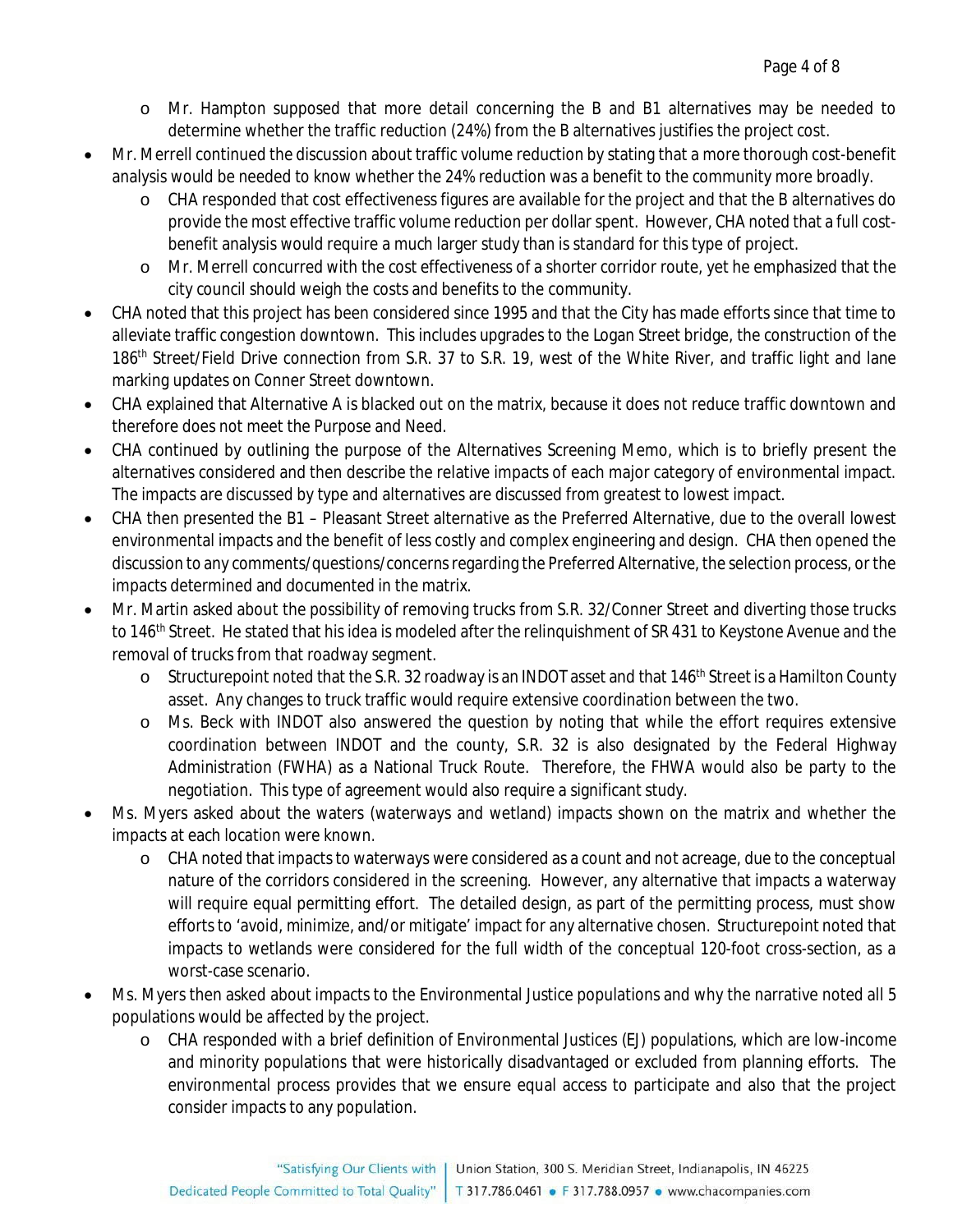- o CHA noted that the impacts are considered by Census Tract and that all 5 tracts that encompass the considered corridors contain EJ populations. Therefore, each corridor will affect at least one EJ population. However, there is the potential for impact across corridors.
- o CHA also noted that the project has already included efforts to identify and include low-income and Hispanic populations within Noblesville in the planning process.
- o CHA mentioned the desire of the City to provide design that fits the context of the community. This is all part of an overall effort named Context Sensitive Solution, which is "an approach that leads to preserving and enhancing scenic, aesthetic, historic, community, and environmental resources, while improving or maintaining safety, mobility, and infrastructure condition."
- CHA concluded discussion of the Screening with a reminder to all attendees that the project team accepts feedback throughout the process and that comments were welcomed after the meeting.
- Agenda Item 3 Group Discussion
- Structurepoint pointed out that the city intends to pursue state funding for this project, and therefore is following a specific process so that the project will not be disqualified from receiving state funds in the future. The project team has been working closely with INDOT in order to make sure the process is being followed.
	- o The study currently undertaken by the project team, on behalf of the City, is the full length from S.R. 32 and Hague Road to S.R. 37, crossing the White River, to provide logical termini for the purposes of complying with state environmental planning guidance. Breaking the project into phases to avoid troublesome environmental aspects of the alignment is considered "segmentation" and would jeopardize the state funding.
- The alternatives analysis has been reviewed by INDOT, Environmental Services Division and the project has been approved to proceed with the preferred alternative B-1 as recommended by the project team. The city is moving forward with the B-1 alternative, and therefore the following discussion should focus on seeking input about the details of the Preferred Alternative alignment and conceptual cross-section. With the designation of the B1 Alternative as the Preferred Alternative, design will begin in more detail.
	- o The road cross section is a vertical section of the roadway at right angle to the centerline of the roadway, including all elements of the road from the right-of-way line (lanes, shoulders, retaining walls, curbs, medians, pavement structure, roadside slopes, ditches, bike lanes and sidewalks).
	- o The road alignment is the route of the road, defined as a series of horizontal tangents and curves. This is the overhead visualization on aerial imagery, maps, and plans that is typically presented.
- The alignment of the B1 Pleasant Street alternative will begin at S.R. 32 and Hague Road and traverse generally southeast to cross Cicero Creek, routing between potential wetlands and adjacent homes on Cherry Tree Road. There will be a crossing of Pleasant Street over Cicero Creek. The alignment will then meet the former Midland-Trace railroad bed and continue, intersecting with River Road and then continuing on across the White River using a bridge. The rail bed will be followed east to the general area of 5<sup>th</sup> Street & Vine Street, where the roadway will need to 'thread the needle' between the adjacent business to the north (IDI Composites) and the Plum Prairie Historic District. The alignment will then follow 8<sup>th</sup> Street south to meet the existing Pleasant Street alignment, which will be followed east to 19<sup>th</sup> Street. Intersections along the existing alignment of Pleasant Street will be assessed and type of intersection will be determined based on traffic patterns at each intersection. The alignment will terminate at the recently constructed roundabout at Pleasant Street and 19<sup>th</sup>, however, the roundabout may be modified to receive the upgraded roadway.
	- o Mr. Merrell asked whether the S.R. 32/Hague Road/Pleasant Street intersection will be a roundabout.
		- Structurepoint noted that the intersection at that location will depend on close coordination with INDOT regarding other concurrent projects on S.R. 32. In particular the currently programmed INDOT project to add travel lanes to S.R. 32 at this location.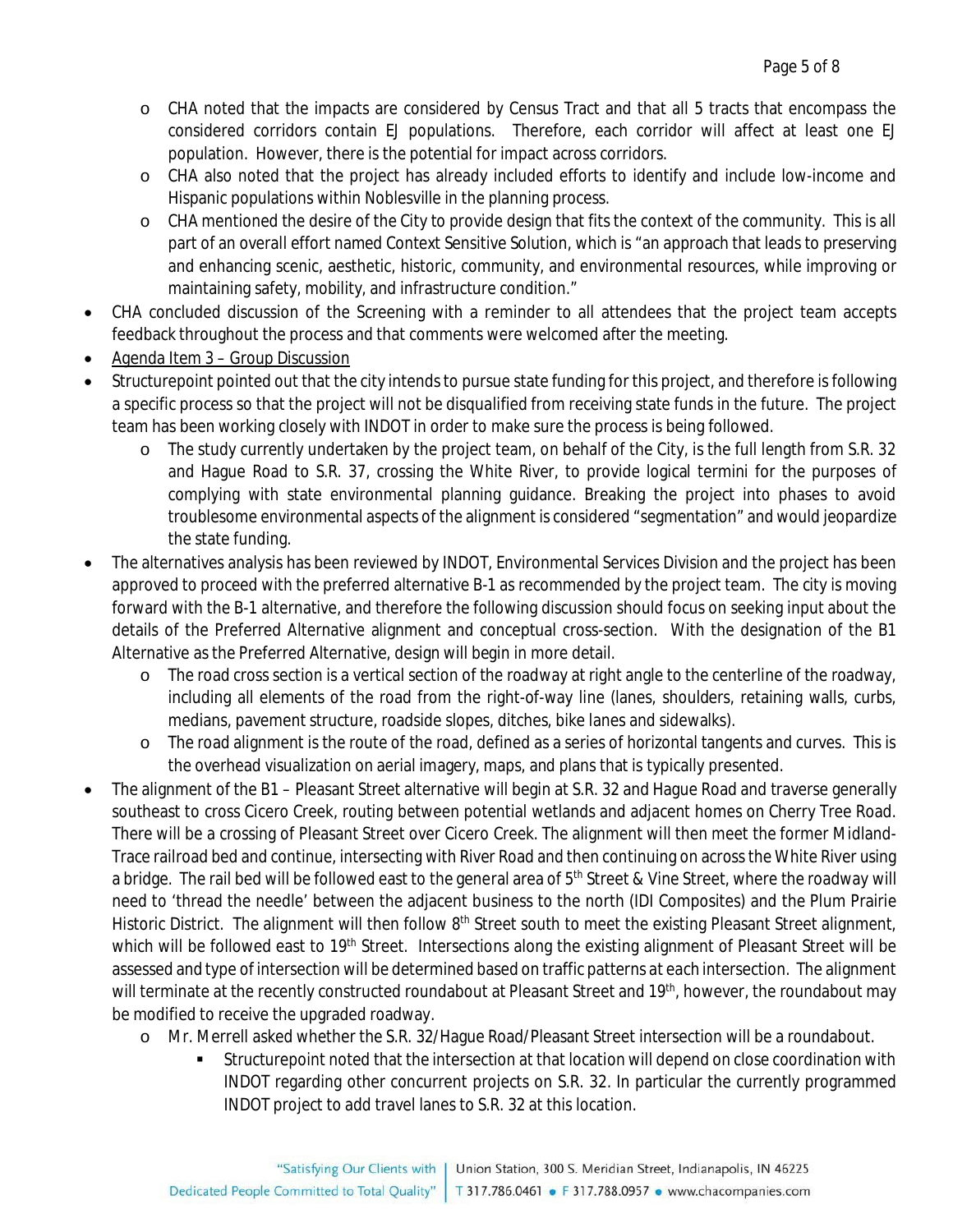- Ms. Beck with INDOT reiterated that the City and INDOT are in coordination regarding the Noblesville E-W Corridor Project and other projects where local and INDOT assets interact with one another, such as S.R. 32 on the west side of Noblesville.
- Mr. Hellmann noted that the city is advocating for a roundabout at this location.
- o Structurepoint noted in the discussion of alignment how the various environmental features, surrounding properties, and overall connectivity of the community will be considered in design of the alignment.
- o Structurepoint also pointed out that along the alignment a typical section is being considered that is not more than 4 lanes in a boulevard style. This would include 1 to 2 lanes in each direction, but specific elements are not available at this point.
- o Mr. Coffey asked about the width of a 120-foot corridor, particularly west of White River and River Road.
	- Structurepoint highlighted the area and noted that the 120-foot width was worst-case scenario and used to give each corridor equal consideration in the screening process. The cross-section of the Pleasant Street alignment will vary and will depend on traffic volumes and surrounding conflicts and/or environmental concerns.
- o The group discussed the challenge in placing the alignment of Pleasant Street to fit between the bounds of the Plum Prairie Historic District and the IDI Composites facility adjacent to the north.
	- Mr. Kenley noted that IDI is a respected, international company that provides positive value to the community. He expressed worry that a substantial impact on IDI may cause the business to relocate outside of the community or the state entirely.
	- Mr. Kenley pointed out that the Plum Prairie Historic District was very recently listed on the National Register of Historic Places and posed a question for the design team regarding the feasibility of modifying the District boundary.
		- CHA noted that the district was listed on the register in 2018.
	- Linda Weintraut provided a historian's expertise on the matter. She pointed out that the Plum Prairie Historic District is listed both on the state and federal registers of historic places. Modification or other challenges to the historic listing would be onerous and would likely take a significant commitment of time to pursue. She noted that the historic justifications of the listing are valid and so any effort to modify or change the district may prove ultimately unfruitful.
	- Mr. Merrell corrected the date of listing of the district to January of 2019 and pointed out that the district was listed as having "local significance" in history.
		- *Clarification: Mr. Merrell was correct in the date of listing on the state register. The district was nominated in January 2017, listed on the state register in January 2019 and then listed on the federal register in March 2019.*
	- Linda noted that the levels of significance (local, state, or national history) do not change the eligibility for the state of federal Register of Historic Places.
	- Structurepoint noted the concern with this segment of alignment and ensured the group that the project team is looking to work with all parties to find a solution.
- o Mr. Kenley noted that portions of the conversation regarding alignment options came across as though the state was a hurdle to overcome or an "adversary." He expressed a desire to look at the state as a partner and work cooperatively.
	- The project team agreed fully that the relationship with INDOT is collaborative and not adversarial.
	- Ms. Beck with INDOT responded that they have processes that must be followed; however, they are working closely with the City and project team to ensure open communication and partnership with transportation planning.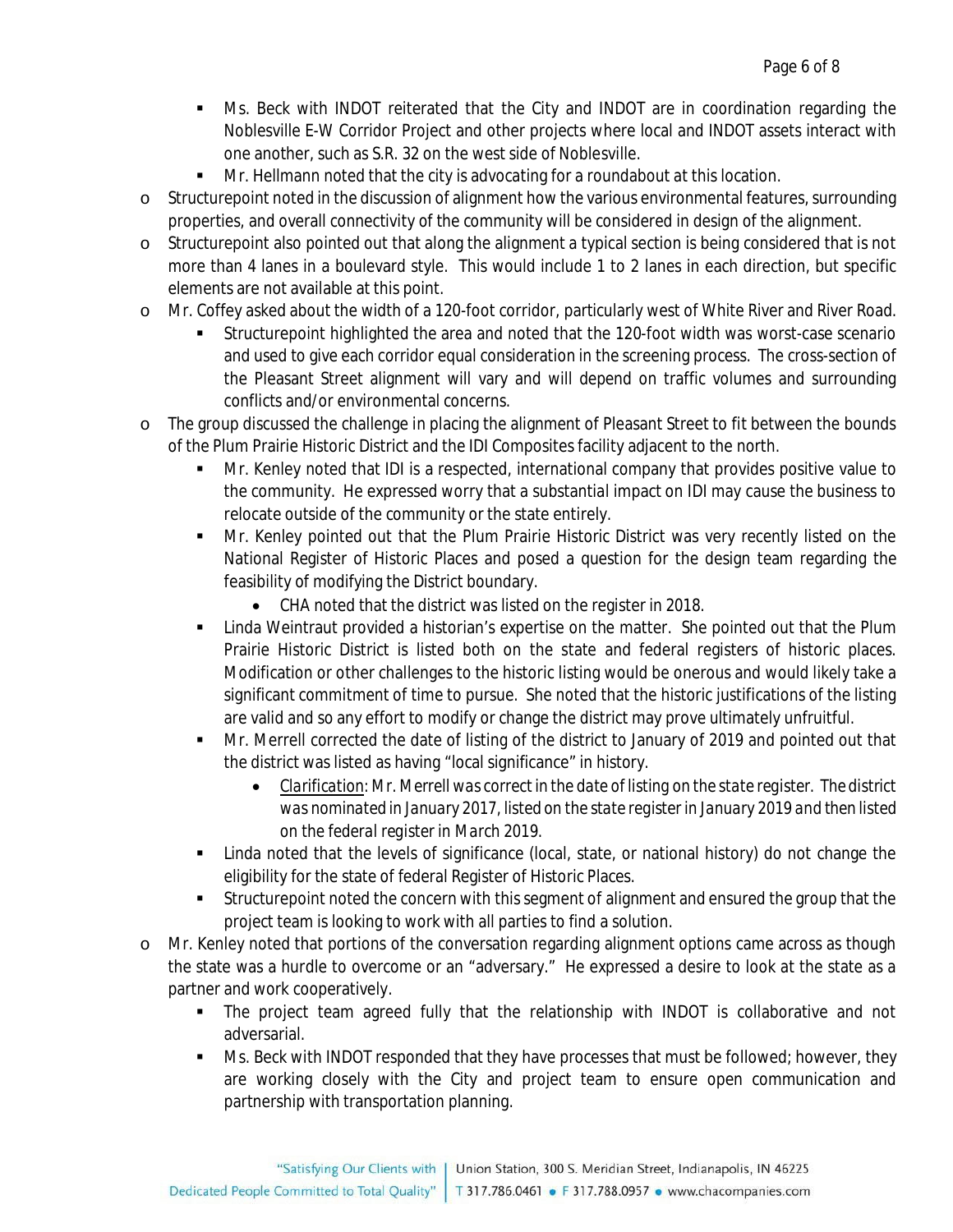- o Structurepoint pointed out that many design details still need to be made, including local truck traffic and the need to accommodate them with any roundabouts installed. Regardless of intersection type, the project will be designed to safely accommodate the truck traffic that is expected on the roadway.
- o Schwartz asked whether an alignment could be considered that would follow a path through the floodplain to avoid impacts to Plum Prairie HD or IDI.
	- CHA responded that many parcels between White River and Plum Prairie HD are encumbered by FEMA deed restrictions. The City purchased these parcels with the use of FEMA grant money that was intended to remove obstructions from the floodplain and thereby reduce liabilities for the National Flood Insurance Program. As a condition of this grant program, the properties have deed restrictions that do not permit placement of fill required for the construction of a roadway.
	- Mr. Hellmann, Assistant City Engineer, reinforced that these properties are not available for the alignment due to restrictions noted by CHA. During previous discussions, the former City Engineer John Beery had met with the FEMA regulators in Chicago to discuss refunding the FEMA funds in order to lift the deed restrictions on the properties. This conversation was a "non-starter" with FEMA.
	- Mr. Kenley pondered whether the project team's efforts in interpreting the regulations may be better spent in requesting assistance from U.S. Representative-elect Victoria Spartz; who may advocate for the project from her position in Congress. Sometimes the regulators are interpreting the will of their superiors and now that we have a representative in Congress the relationship could be leveraged to receive a favorable outcome for the FEMA parcels.
	- Mr. Martin agreed that someone should talk to U.S. Representative-elect Spartz.
- o Mr. Coffey asked which homes would be taken west of the river, west of River Road and noted that neighborhood north of the railroad has homes made on wooden foundations.
	- Structurepoint noted that the alignment is tightest at this location and that design will examine the impacts closely to minimize as much as feasible. He noted that it is in the city's best interest to avoid excess property acquisition.
		- Mr. Hellmann stated the decision considers both economic cost and number of residents impacted.
	- Mr. Martin asked for the width of the existing Midland-Trace abandoned rail corridor.
		- Mr. Hellmann responded that although the project is not through right-of-way engineering and the exact area is somewhat uncertain due to confusing title transfers, the former railroad corridor is generally 40-50 feet wide.
- o Mr. Martin inquired about an alignment that would angle south of the IDI parking lot and connect directly into the intersection with Pleasant and 8<sup>th</sup> Street.
	- Structurepoint noted that there would be safety concerns with an acute intersection angle between 8<sup>th</sup> and the proposed Pleasant Street alignment. In order to mitigate safety and turning issues this would likely result in greater impacts to the area. There is also a church on the corner of 8<sup>th</sup> and Walnut that is contributing to the historic district that would be relocated in this suggested alternative.
	- $\blacksquare$  Mr. Merrell and Ms. Gilliam noted that the church at  $8<sup>th</sup>$  and Walnut was recently moved there and was not part of the original district.
- o Ms. Gilliam noted that the industrial facility of IDI fits the history of the Plum Prairie/SW Quad neighborhood and that long-term residents of the neighborhood are accustomed to the presence. She also noted that the church at  $6<sup>th</sup>$  and Walnut is of significance.
- CHA reminded the attendees that the project team is accepting feedback on-going with further design and environmental investigation. This includes elements of design that integrate the project into the surrounding